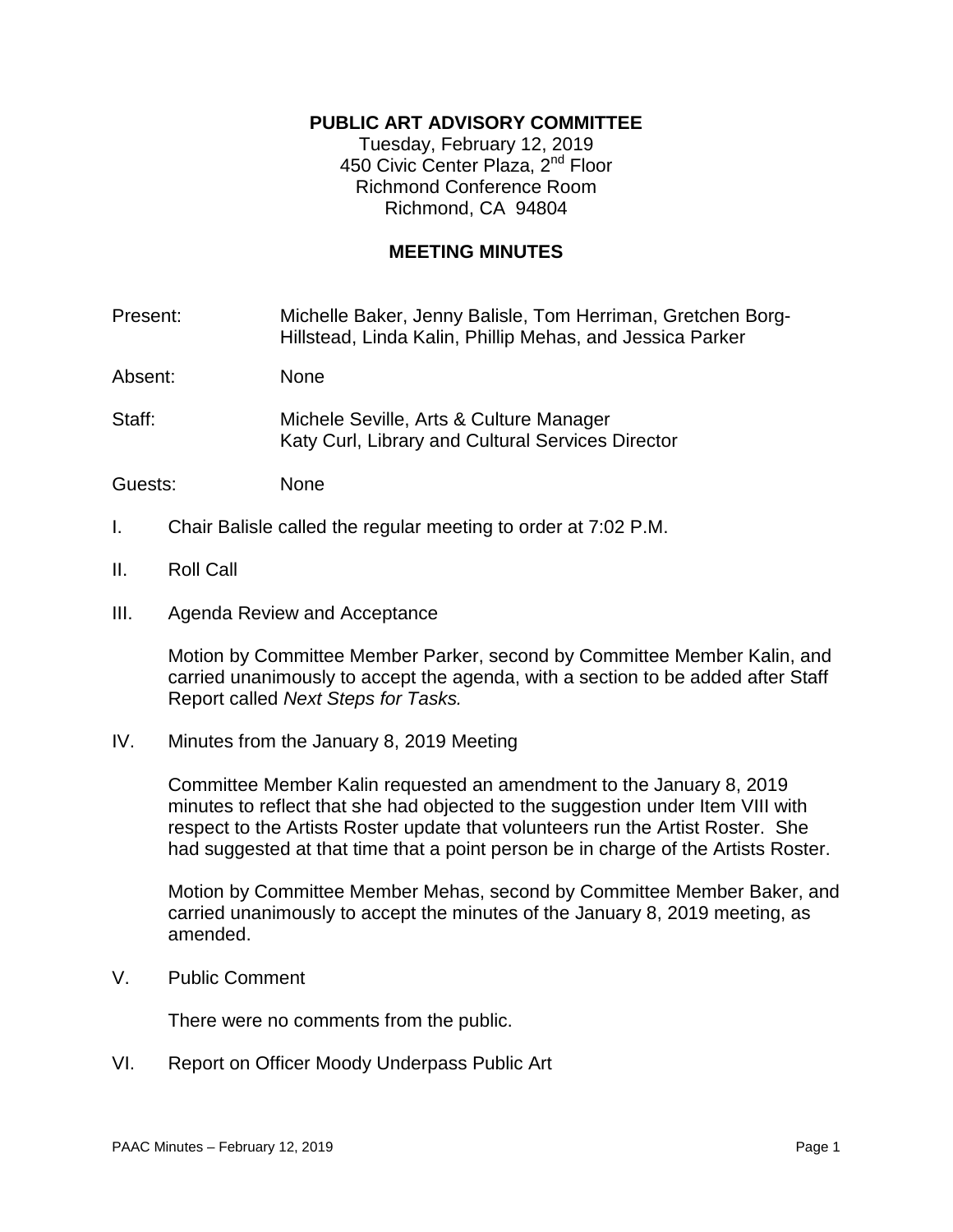Michele Seville reported that she had met last week with Masayuki Nagase, his wife, and the Project Manager when the Conceptual Design Proposal Plan for the Officer Moody Underpass had been submitted. While not a final plan, it had reflected the numerous meetings with the Ohlone tribe, which was in agreement with the concepts as a whole. She described the design of the proposal and presented the images of what had been discussed with the Ohlones, with an emphasis on wildlife. She described the feedback that the artist had received.

Committee Member Borg-Hillstead referred to the submittal and the reference to the Ohlone's preservation of "diverse skeletal remains of a variety of birds, sea otters, fish, and shells at this actual site," and asked whether those remains could be physically included in the public art project, although Committee Member Baker noted that could be a sensitive issue.

Ms. Seville advised that the discussion had also included the existing trees on the site and the need for some parking if the site was used for educational purposes. She explained that some trees might have to be removed and the cost and the responsibility for the cost had to be identified. She also noted that the tribe had asked whether they might be able to maintain and harvest some of the native plants, including a plant used for basket weaving. Given the close proximity of railroad tracks, she had recommended the soils be tested.

On the discussion, Committee Member Kalin noted that there was a path near the site and she recommended some access to the park from that path, and pointed out an area where the city had planted trees; Committee Member Borg-Hillstead recommended raised planting beds with clean soil for the native plants; and Committee Member Parker verified that the Project Manager could help to address the technical issues of ownership and accessibility, among other things.

VII. Report on Status of Proposed Public Art Board Ordinance and Public Art Policies & Procedures

Ms. Seville advised that the item was under review and there was nothing new to report.

Committee Member Kalin suggested the PAAC consider a recommendation that a professional be hired to start working on the revisions to the Policies & Procedures.

VIII. Next Steps on the Artists Roster

Chair Balisle reported that she and Committee Member Parker had met to discuss the Artists Roster and had found it difficult to find the time to provide a professional response to the artists. She noted they had worked on the Invitation to the Artists, the Public Artists Review, and the email, which was where having an assistant would be important to manage the process.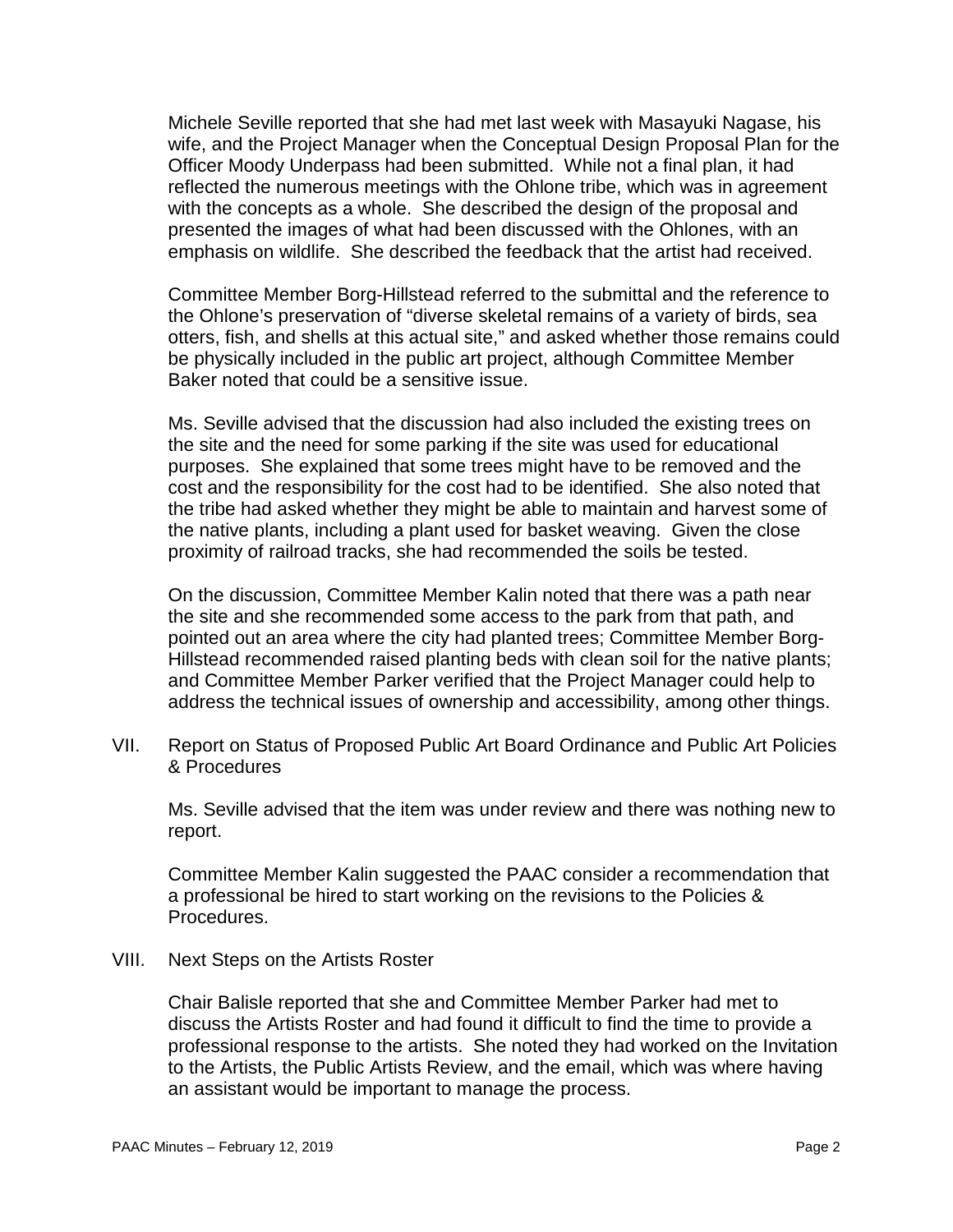Chair Balisle added that they had worked on a proposal for an assistant. She also noted the need to better define the role of PAAC members.

Committee Member Kalin agreed with the need for assistance to manage the public art process, added that the PAAC was an advisory committee and not staff, and an ongoing program should not be administered by an advisory committee. An actual assistant to Arts & Culture was recommended.

Ms. Seville asked for clarification of what the administrator of the Artists Roster would do given that the process should be clear enough that there would be few questions.

On the discussion, it was clarified that there would likely be many questions in the process, some related to the particulars of the process, some related to Drop Box, some related to computers in general, along with some general questions, which it was noted would take more time than the PAAC membership would be able to handle. Potential alternatives to a Drop Box process were discussed.

Katy Curl acknowledged that Ms. Seville had needed an assistant for some time, although she expressed concern that administering the Artists Roster might require more time and support than would be available given the many other tasks that needed to be addressed in the department. She recommended a process that would require less direct technical support on a daily basis. While there was no budget for an assistant, she would be asking for help in that regard in this year's budget process.

Chair Balisle commented that the problem went hand-in-hand with cities that had a percent for art program when there would be the need for help both in the beginning and throughout the duration of the project.

Committee Member Parker spoke to the year that she and the Chair had worked on the Artists Roster process, suggested what had been proposed would be the best solution, the easiest, the less expensive, and the most successful process, although staff time would be required to administer it.

# IX. Review/Approve New Public Art in Private Development Brochure

Committee Member Kalin presented the final version of the Public Art Brochure which had undergone months of preparation and review, and recommended that the brochure be proofed again, to be sent to the Copy Center next Tuesday.

Ms. Curl stated that any changes or corrections should be communicated through Ms. Seville.

Motion by Committee Member Mehas, second by Committee Member Borg-Hillstead, and carried unanimously to approve the New Public Art in Private Development Brochure.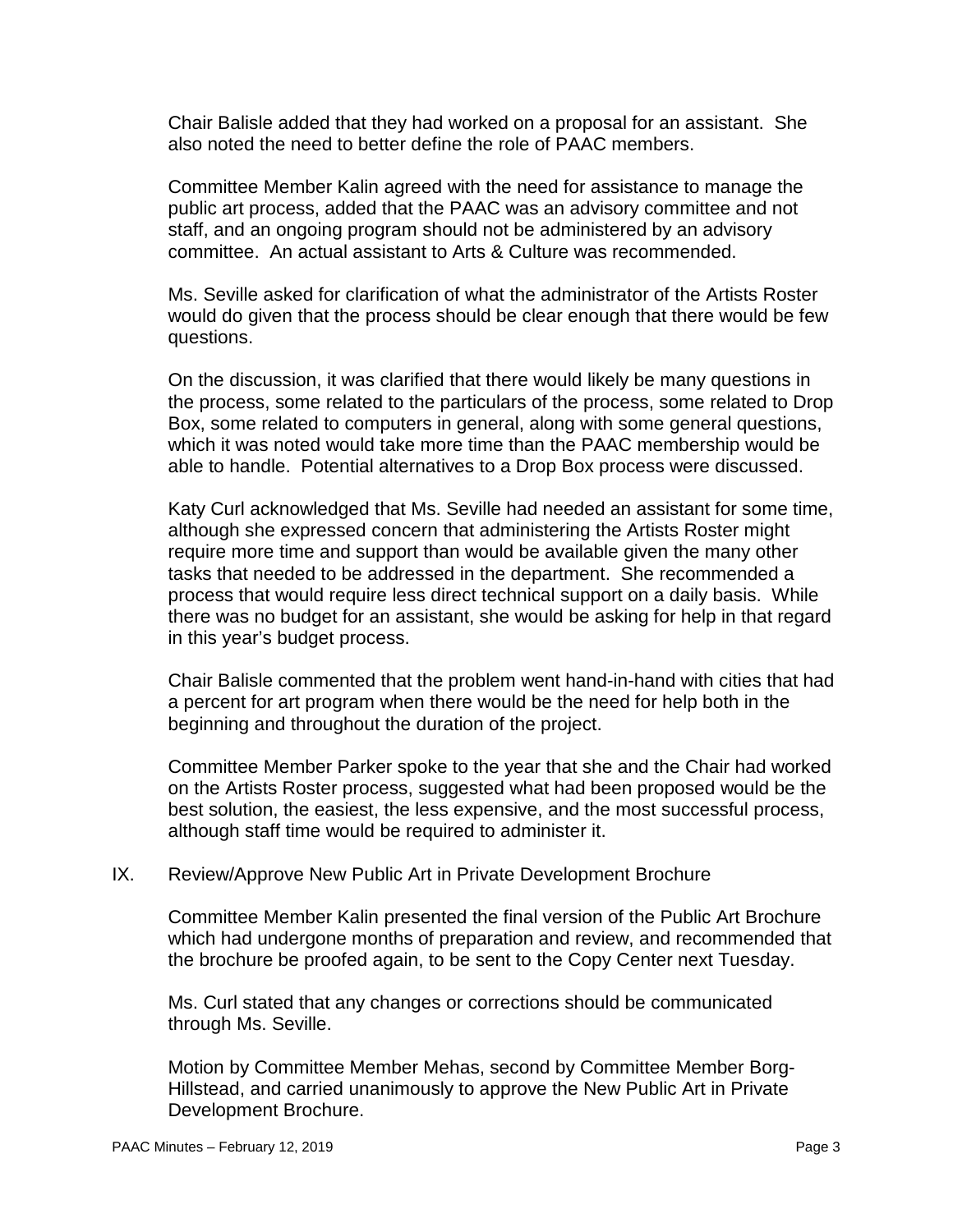X. Form Subcommittee to Edit Content of City Website on RACC/PACC and Public Art

Ms. Seville referred to the content in the agenda packet that had come directly from the city website. She suggested the content was too wordy and could be shortened. She supported a subcommittee to work with her and she would work with city staff to upload recommended changes.

Committee Member Herriman volunteered to help in that regard.

XI. Status Report and Discussion on Existing/Future CIP Projects and Private Development Projects

Ms. Seville reported she would attend a meeting on February 13 for technical design review related to new projects.

Committee Member Kalin referred to live-work units that had been both approved and were under consideration by the Planning Commission and Design Review Board. She requested clarification as to whether those projects would qualify for the percent for art requirement.

On the discussion, the PAAC recommended a check-in with the artists every six months on Drop Box to make sure they were still available and receiving updates.

Chair Balisle shared the research of artists and possibilities for the Baranoff project and identified the artists, their location, specialty, and works who had placed information on the website under the Artists Roster process.

Committee Member Kalin asked what type of art work might want to be recommended and how many artists to recommend to a developer, and Committee Member Mehas suggested that no specific number should be identified yet.

Ms. Seville suggested the artists should be asked to identify their interests.

### XII. Staff Report

Ms. Seville reported that the Richmond Ferry had launched on January 10, and while one of the series of sculptures had been installed prior to the launch, the remainder would be completed by spring 2019. A lighting component to the sculptures would follow. She also reported that the Community Conversations Grant was currently looking for a location and Rosalie Barnes, a Richmond Arts & Culture Commission (RACC) member had submitted a number of historic images of downtown Richmond that could be incorporated.